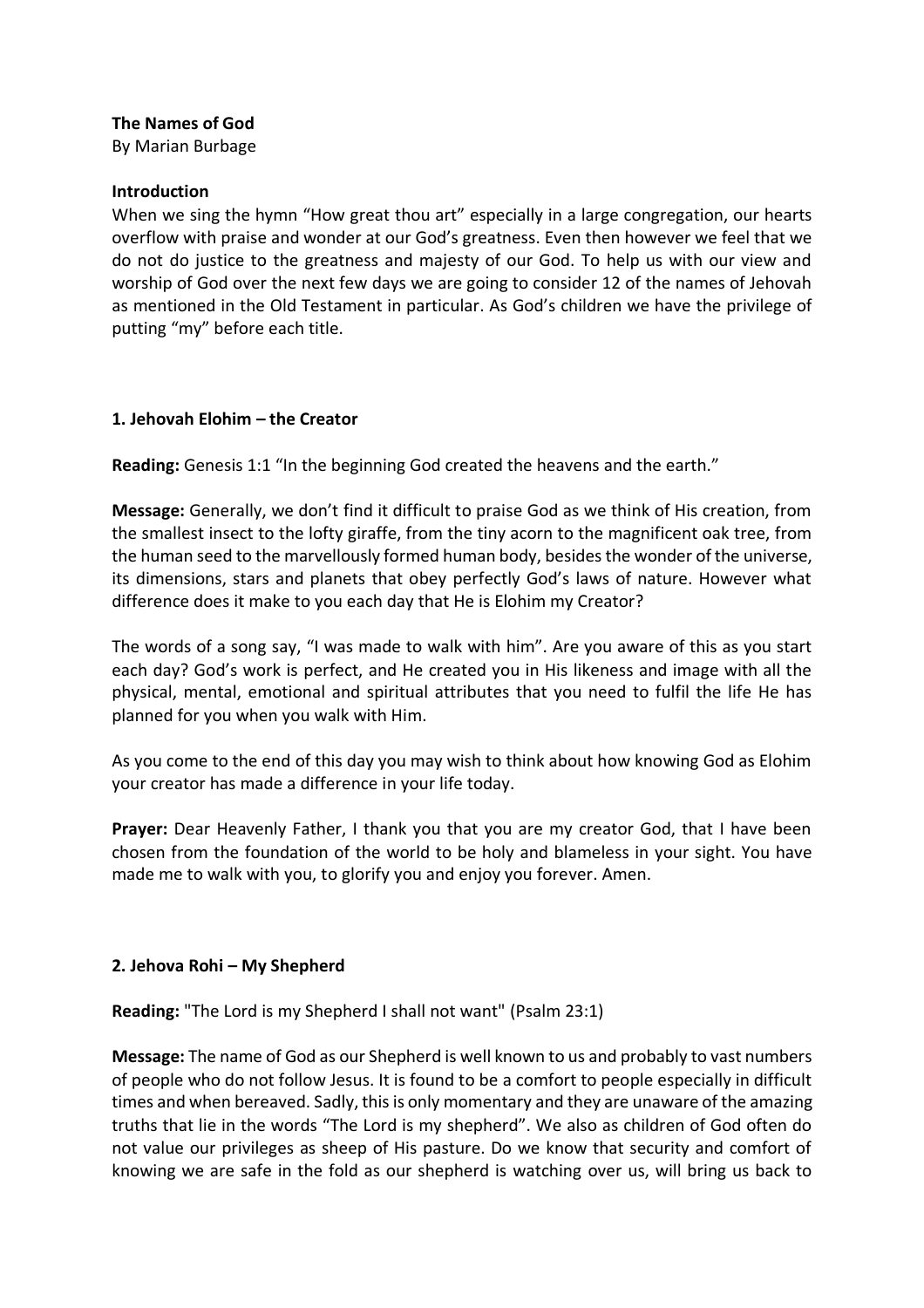safety when we foolishly wander away, will protect us from our enemies and even give His life for us which he has graciously done?

Do we know the blessedness of "Surely goodness and mercy will follow me all the days of my life"? As you come to the end of the day consider whether knowing God as "my shepherd" has helped you to praise Him and thank Him with all your heart.

**Prayer:** Dear heavenly father I thank you that because of Jesus, I know you are the great shepherd of your sheep. I thank you too that "I shall not want" also means "I have all I need". Help me to rest in you and praise you for your loving care. Amen

### **3. Jehovah Tsidkenu – Our Righteousness**

**Reading:** "In His days Judah will be saved and Israel will live in safety. This is the name by which he will be called, the Lord our Righteousness" (Jeremiah 23:6)

**Message:** What the truth of God's righteousness does for us is so vast and amazing that it is beyond words to describe adequately. We will look at one aspect of it today which hopefully will help to see but a part of its wonder.

What does it mean to be righteous? Generally, in the world today people do "what is right in their own eyes" whilst true righteousness is to do what is right in God's eyes, in our character, nature, actions and words. It is based upon God's standard as the ultimate law giver. As we look back on our lives we realise how very far we have come from obeying His laws such as the 10 commandments and "love the Lord your God with all your heart, soul and mind and your neighbour as yourself" Without repentance for all our wrongs and forgiveness through Jesus we cannot be reconciled to God. If we trust in Him, God's righteousness becomes imputed to us, we are justified in His sight at once, acquitted of all guilt and brought into His favour" Dressed in His righteousness alone, Faultless to stand before the throne"

This is such a wonderful gift from our heavenly father but do we live in the freedom and joy that this brings us? Do we grieve over past sins when we could be rejoicing and praising Him for our standing now in Christ? Romans 3 verses 21 to 26

**Prayer:** Dear heavenly father, we thank you that we can come boldly to your throne of grace because of your righteousness achieved for us by Jesus in His death and resurrection. Help us now through the work of the Holy Spirit to become worthy of the righteous state bestowed upon us in Christ. Amen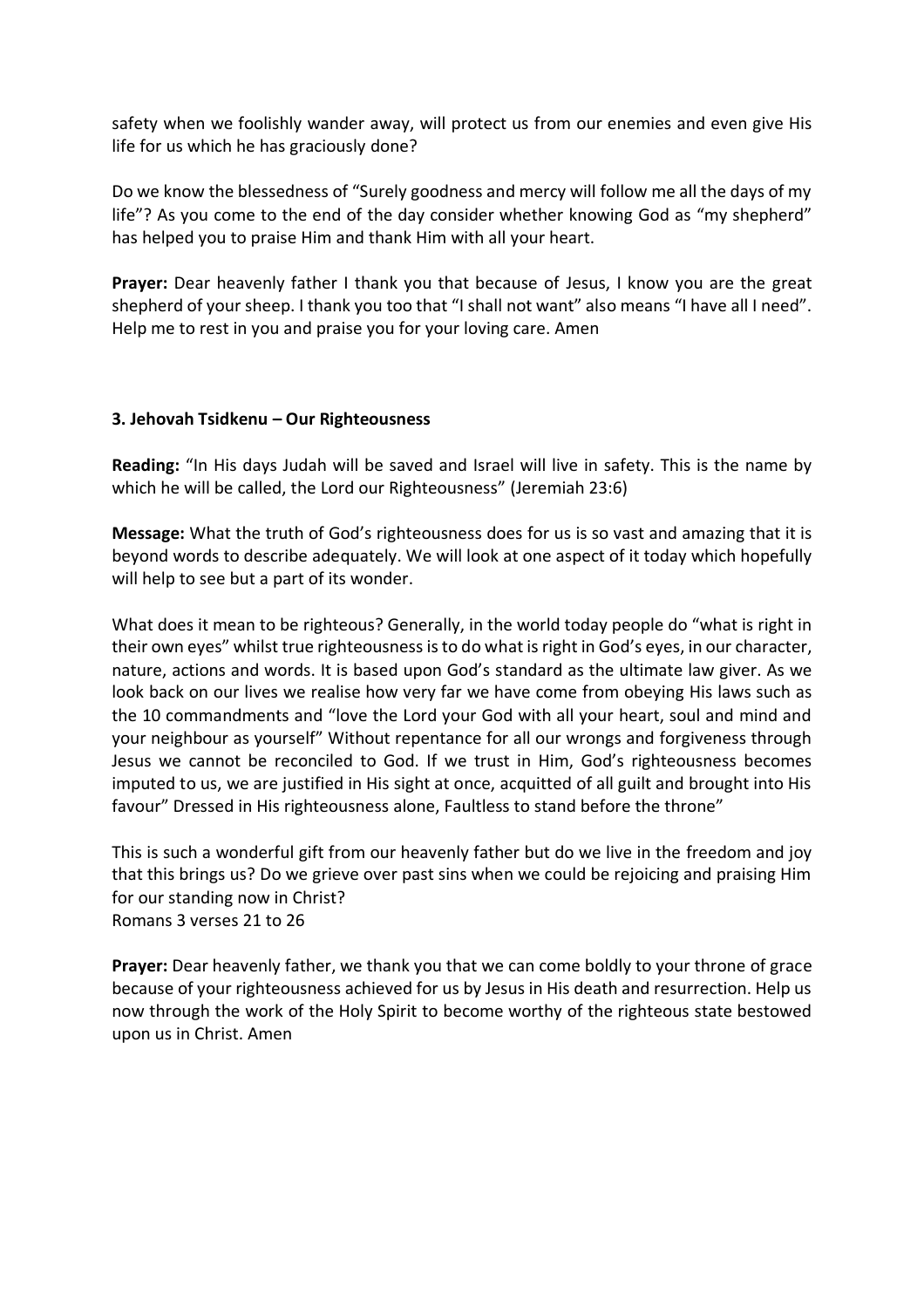#### **4. Jehovah Sabaoth – The Lord of Hosts**

**Message:** This title appears several times in the Old Testament, often used as a military reference and means an army or military group. The Hebrew word can describe a multitude of people, angels or heavenly stars It is an amazing name in that it shows the total sovereignty of a powerful God and was also used on many different occasions. The first main reference is found in 1 Samuel verses 10 and 11. We read that Hannah was in the temple and praying desperately to God for a child. In those days being barren was considered a curse from God. Hannah had been taunted by her husband's other wife who had borne him children. For years she had gone up to the temple and prayed to God for a child but her prayers were not answered. Again she cried to the Lord with all her heart and was weeping and fasting. She calls on Jehovah Sabaoth and promises to give her child to God for his service if he favours her with a child.

Her prayers were answered; Samuel was born and was used greatly in the Lord's service. This is quite a different example from the others we will look at but it shows when we are really desperate we will go to the highest authority, "The Lord of Hosts". Our view of God as Jehovah Sabaoth is crucial to our prayer life. Very simply prayer depends on who you consider your God to be. In 1 Samuel 17 verse 45 we read how David challenged Goliath as he faced him in the name of God Almighty/the Lord of Hosts. David triumphed in a situation where in human terms it would have considered to be impossible. In Isaiah 6 we read of the terrifying vision Isaiah received when God commissioned him for the work, He had planned for him to do. Seraphim appeared calling to one another "Holy, Holy, Holy is the Lord Almighty; The Lord of Hosts the whole earth is full of His Glory".

We also see evidence of times when people saw physical displays of God's power in battle. In 2 Kings 6 the King of Aram had sent a large army to capture Elisha as he had been told that he was God's man and the cause of the Aramites lack of success. As they approached, Elisha's' servant became very frightened and asked Elisha what they should do, his reply was "Don't be afraid, those who are with us are more than those who are with them". Elisha asked God to open his servants' eyes and the servant saw the hills full of horses and chariots of fire all around Elisha.

These events may seem far removed from us and in these days, they are not the usual way God reveals his power to us, however, we do hear of similar examples in our time. Many of you will have read of Maureen Wise's experiences when serving the Lord in Romania and Moldovia. Civil war was rife, and they were in the war zone. This particular night she was sitting outside facing the high wall of the compound. Although she had been through many frightening and dangerous times, on this night, she was exceptionally anxious in fact beside herself with fear and was in tears. The pastor came to sit alongside her and asked her to look up. She did so but saw nothing.

He told her to look again and when she did, she saw the wall covered with angels in armour. All her fears melted away and her faith in the Lord of Hosts was again strengthened. God does work in many different ways, but we thank him that he has helped us in so many ways to increase our faith in him. We see his greatness and almighty power over all his creation. We read of his wonderful acts in the Old Testament, the power of Jesus in the gospels and his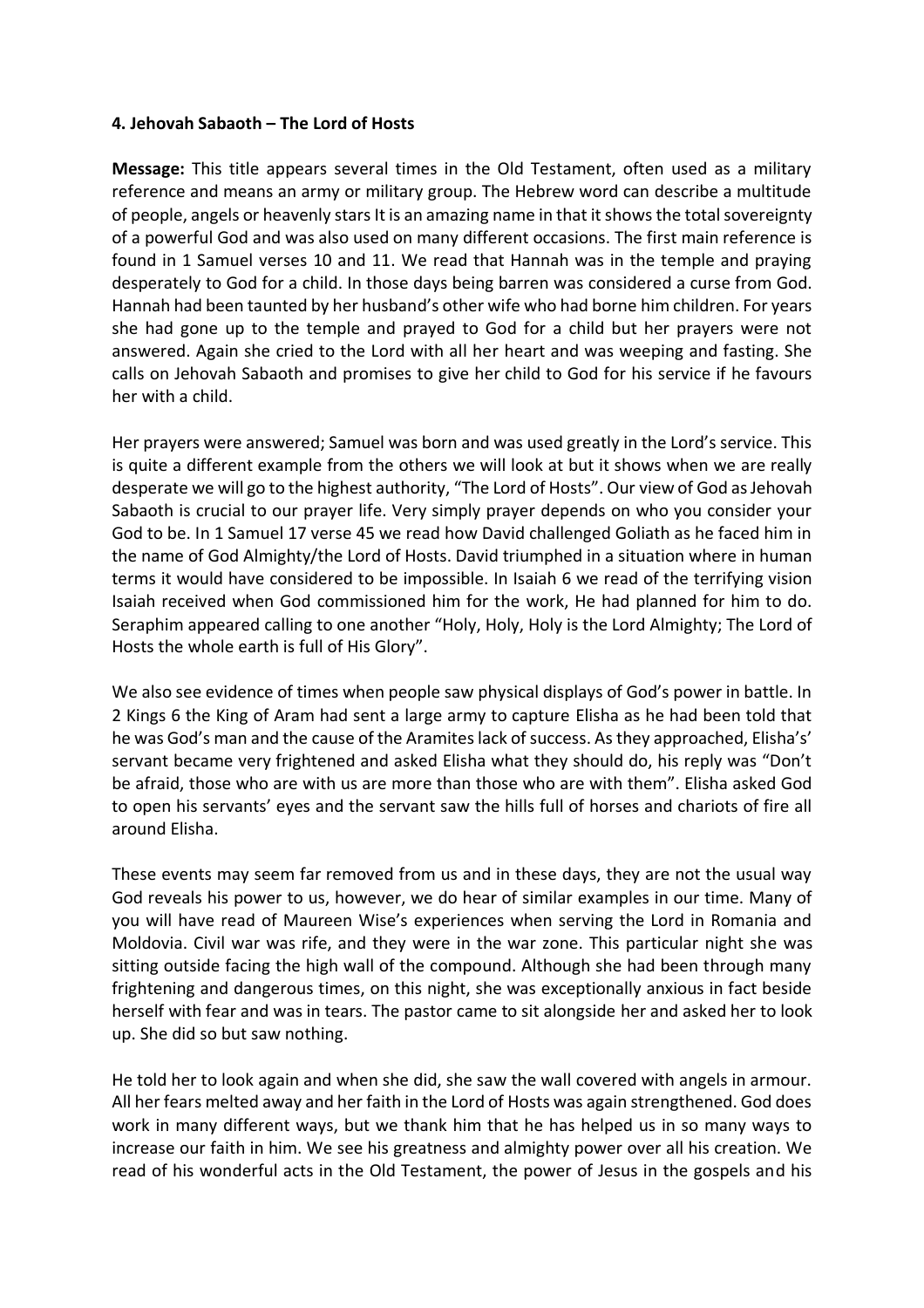Holy Spirit within us. As we come to the end of these studies in the Names of Jehovah let us all bow humbly before him in adoration, as we meditate on all his amazing attributes.

**Prayer:** Dear heavenly father, we praise you for who you are and thank you for your condescension in reaching down and lifting us up from the depths of sin. We thank you that we are your chosen people, a holy nation and your special possession. We ask for your strength to declare "the praise of Him who has called us out of darkness into His glorious light". Amen.

#### **5. Jehovah Shalom – Our Peace**

**Reading:** Peace I leave with you, my peace I give you. I do not give to you as the world gives. Do not let your hearts be troubled and do not be afraid. (John 14:27)

**Message:** If we were to ask 100 people what their definition of peace was, we would probably get 100 different answers. Some may say, no noise, no wars, being in harmony with other people, no fears, a state of calm that is not disturbed by anything at all like a still pond with no ripples. Interestingly the Welsh word for Police Force is "Heddlu" which literally translates to "peace force".

When we had a holiday in Barbados, we went to visit some caves by the sea. Our guide was a local Rastafarian whom we had met a few times on the beach. At the entrance to the caves there was quite a lot of noise, the waves crashing on the rocks below and the birds screeching. The noise faded a little as we walked in but suddenly there was no sound at all. This was due to the layout of the cave walls. As we stood still to wonder at this our guide said "this is where I come to chill out". We were highly amused as we couldn't imagine him being any more chilled than he had been when we had met him on previous occasions. How many times have we said in our families, let me have some peace to get on with things? At the end of the 2ndWorld War "Peace was declared".

The peace of God however is not reliant on circumstances. It is sometimes described as the first blessing of justification. Sins forgiven and being reconciled to God. All our wrongdoing and guilt have been taken away through Jesus' death on the cross. We can come into God's presence dressed in Christ's righteousness. Most of us as Christians know the facts but how does this knowledge give us peace in our everyday lives? In Jesus 'message to his disciples in John 14 he explains that though they were very fearful and anxious about his leaving he would send the Holy Spirit to teach them all things and remind them of all that he had taught them. This is true for us also for we have all the promises of the Bible available to us by the work of the Holy Spirit in us. Matthew 6:26, Zephaniah 3:17, Philippians 4:19.

When we think upon the greatness and faithfulness of our God and his unfailing promises then we can have true peace in all the circumstances of our lives.

**Prayer:** Dear heavenly father, we thank and praise you for the true peace that we have through Jesus' death on the cross. We are so ready to look to our own resources for peace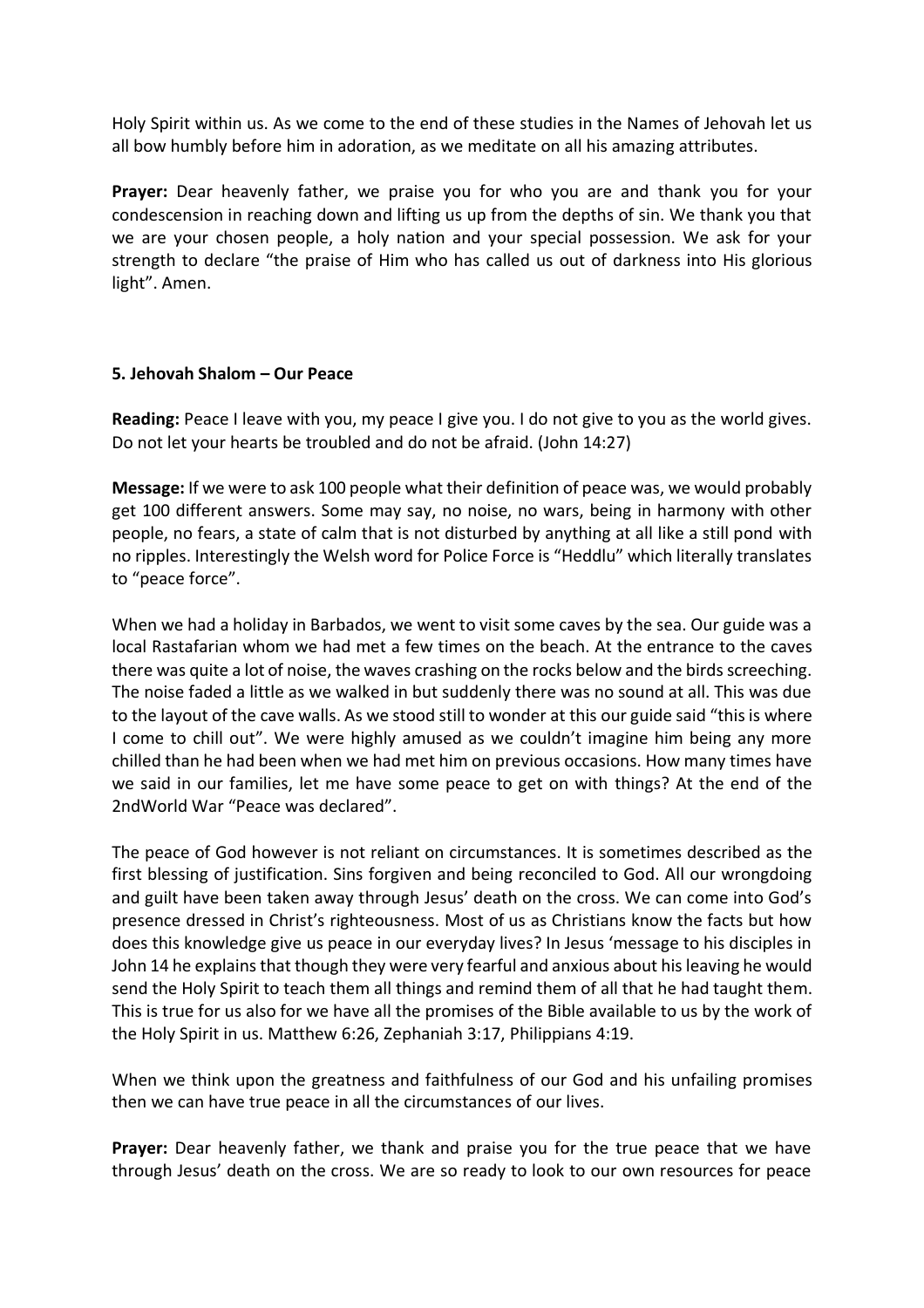but help us look to an all providing God and for us to cease from striving. We pray Lord for all those who do noy know you as their Saviour and do not have the peace that you give. We thank you that one day wars will cease, and we will have harmony with all your children in heaven. Amen.

### **6. Jehovah Makadesh – Our Sanctifier**

**Readings:** You must observe my Sabbaths. This will be sign between you and me for the generations to come so that you may know that I am the Lord who makes you Holy" (Exodus 31:13)

"He chose us in Him before the creation of the world to be holy and blameless in His sight" (Ephesians 1:4)

**Message:** To sanctify generally means to set apart and separate. In the Bible to be Holy is used in a similar way i.e.to set apart for God. As our sanctifier God separates us from living to sin and to living for Himself. Our sanctification begins when we are saved and continues throughout our lives. When we accept Jesus as our Saviour we are declared sanctified/holy and then the work of the Holy Spirit begins to help us become what we are already legally declared to be, that is Holy like Jesus.

Perhaps a study from the world of sailing will clarify this point although a weak example. In some countries people can be credited with the title of Yachtmaster without ever having been to sea but have passed a Yachtmaster theory exam. Yachtmaster entitles you to sail boats from small to large in most countries, on your own or with crew and passengers. Thus, although given this title a person will need to go to sea with a tutor and experience a variety of situations over a period of time. For example, different weather conditions, storms, engine failure, man overboard situations, managing crew and passengers. As Christians we are declared righteous when we accept Christ as our Saviour, but we are a long way from the perfection of Jesus.

In the case of the Yachtmaster he might one day be worthy of the title using the knowledge he has gained form the theory, from his tutors and his experiences at sea. As a Christian our tutor is the Holy Spirit who dwells within us. Our knowledge comes from the Bible and other Christian literature along with our experiences as we trust in the Lord and walk with Him in all our life situations. The differences however are that we will not become perfect/wholly sanctified until we get to heaven, but we have the certainty of achieving that goal as God has promised to keep us until that day.

As we start each day how thrilling to know that God will carry out His sanctifying work in us, sometimes through trials and times of testing and others in times of joyful blessing.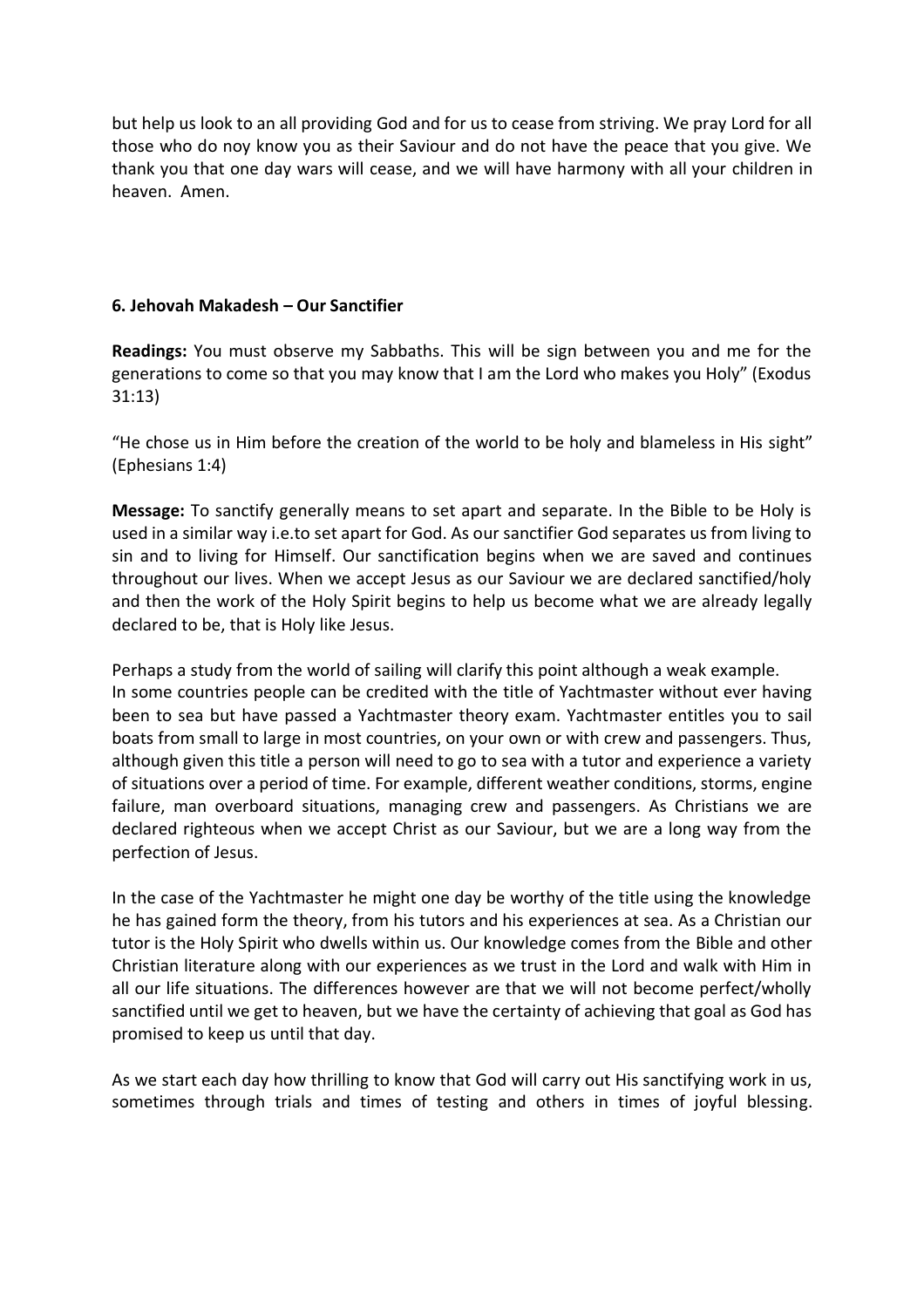May God himself the God of peace sanctify you through and through. May your whole spirit, soul and body be kept blameless at the coming of our Lord Jesus Christ. The one who calls you is faithful, and He will do it. 1Thess 4 v 23, 24

**Prayer:** Dear heavenly father, we thank you that not only do you forgive all our sins and dress us in Jesus 'righteousness but also give us your Holy Spirit to strengthen and guide us to become more like Jesus every day. We know that the devil is strong and will give us doubts and attack our faith, but we also know that Jesus has defeated the devil, the flesh and the world. We praise you that as we fully trust in Him, we will become more like Him every day. Amen.

#### **7. Jehovah Nissi – Our Banner**

**Reading:** And Moses built an altar and named it "The Lord is my Banner" (Exodus 17:5)

**Message:** The Lord as my Banner is probably a less familiar title to many of us, yet it is surprising how many times it is used in the Bible and in our songs. A dictionary definition says, "a strip of cloth bearing a slogan or design carried high on a stick or pole in a demonstration, or procession or hung in a public place". It can also be a heading or advert appearing on a Web page. It can be a rallying call to a cause, to unite people, also used widely in the past in battles.

#### **All banners can be said to have 4 things in common.**

- 1. They identify the cause, the person or the product.
- 2. They can be seen/identified clearly often at a distance.
- 3. They invite people.
- 4. They unite for a purpose.

When we visit a tourist attraction especially abroad, we can often see several groups of tourists being led by a guide who identifies them self by a sign on a pole or stick so that their party can follow them or find them easily in a crowd. On holiday recently our group ended up with an extra person who had followed the wrong guide. In the Bible the name Jehovah Nissi proclaims God's protection, leadership and deliverance for His people. He is the one under whom we unite, He is our Saviour, we are rescued by Him and identified with Him.

When the Israelites were fighting the Amalekites, in human terms the outcome was a "no brainer" as the Amalekites had a large well-trained army whilst the Israelites were like wandering herdsmen with no experience in battle. God told Moses to take his staff and hold it up high overlooking the battlefield. While the staff was held high the Israelites prevailed but if it was lowered the Amalekites would have the advantage. When Moses became tired Aaron and Hur supported him to keep the staff up and the Israelites triumphed. This is a lovely example of how God as our Banner gives His children the victory. After this Moses built an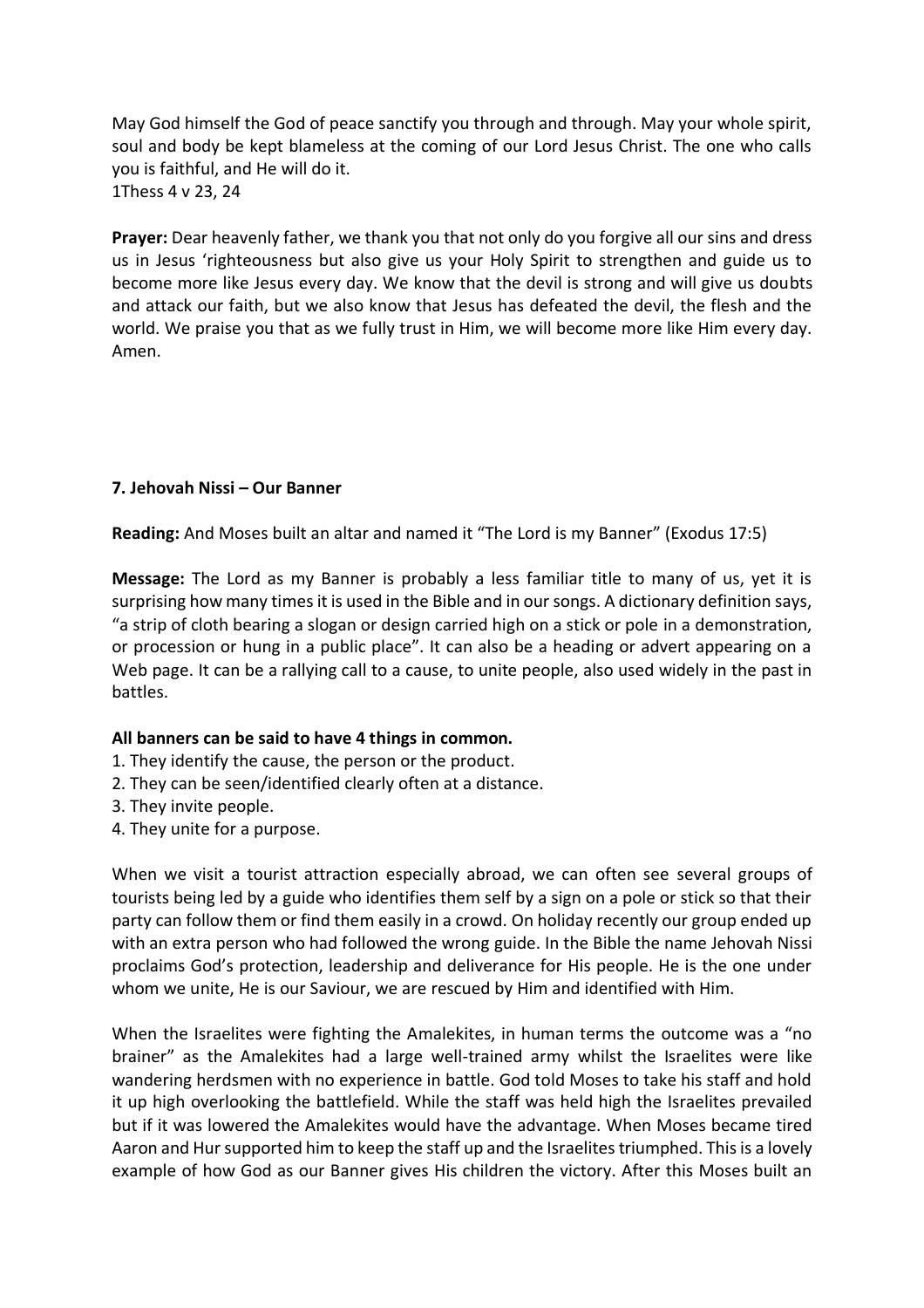altar as a remembrance and named it "The Lord is my Banner". In the Psalms we find references to God's Banner, Psalm 20 verse 5, "May we shout for joy over your victory and lift up our banners in the name of our God". Psalm 60 verse 4 "But for those who fear you, you have raised a Banner to be unfurled against the bow". Then in the Song of Solomon 2 verse 4 "His Banner over me is love" In the New Testament Jesus said "And I when I am lifted up from the earth I will draw all people to myself".

In our songs we have: "Christ the royal master leads against the foe. Forward into battle see His banner go". "We go to all the world with kingdom hope unfurled"

Jesus is our banner, and He gives us our identity as God's children, He invites us, unites us and brings us victory. As you go about your day see if you can identify some banners and see if they have the 4 common features that we mentioned earlier.

**Prayer:** Dear heavenly father we thank you that an ordinary word such as banner, when applied to you, can convey power, strength and protection. We praise you most of all that your banner over us is love as shown by the giving of your son our Lord Jesus Christ to die on the cross for us. Through Him we have forgiveness of us and can walk in victory under your banner as your children. Amen.

# **8. Jehovah Rapha – Our Healer**

**Reading:** "If you will diligently listen to the voice of the Lord your God, and do that which is right in his eyes, and give ear to his commandments and keep all his statutes, I will put none of the diseases on you that I put on the Egyptians, for I am the Lord, your healer." (Exodus 15: 26)

**Message:** As we come to this attribute of God as "Our Healer" it is relevant to what are probably the two most important aspects of our life, namely our spiritual health and our physical health. In Britain when we meet people as we go out and about there are two main types of conversation: the weather and our health. How often have we unkindly said about person "all he talks about is his illness"? As important as our physical health is, our spiritual health is greater and actually impacts our physical health.

We praise God for all the examples we have in the bible of his work as healer. His miracle by the bitter waters of Marah, even here the piece of wood thrown into the water pointed forward to the wood of the cross of Jesus which is the source of all our healing. Isaiah 53 vs 6 says "by His wounds we are healed. The healing here meant that we would die to sin and live for God. All healing is from God, whether through rest, sunshine, a healthy diet, the skills of a doctor and the miracle of prayer.

God will also bring emotional healing through the peace that comes through forgiven sins. This helps us to heal rifts between us and others by being able to forgive as he forgave us. He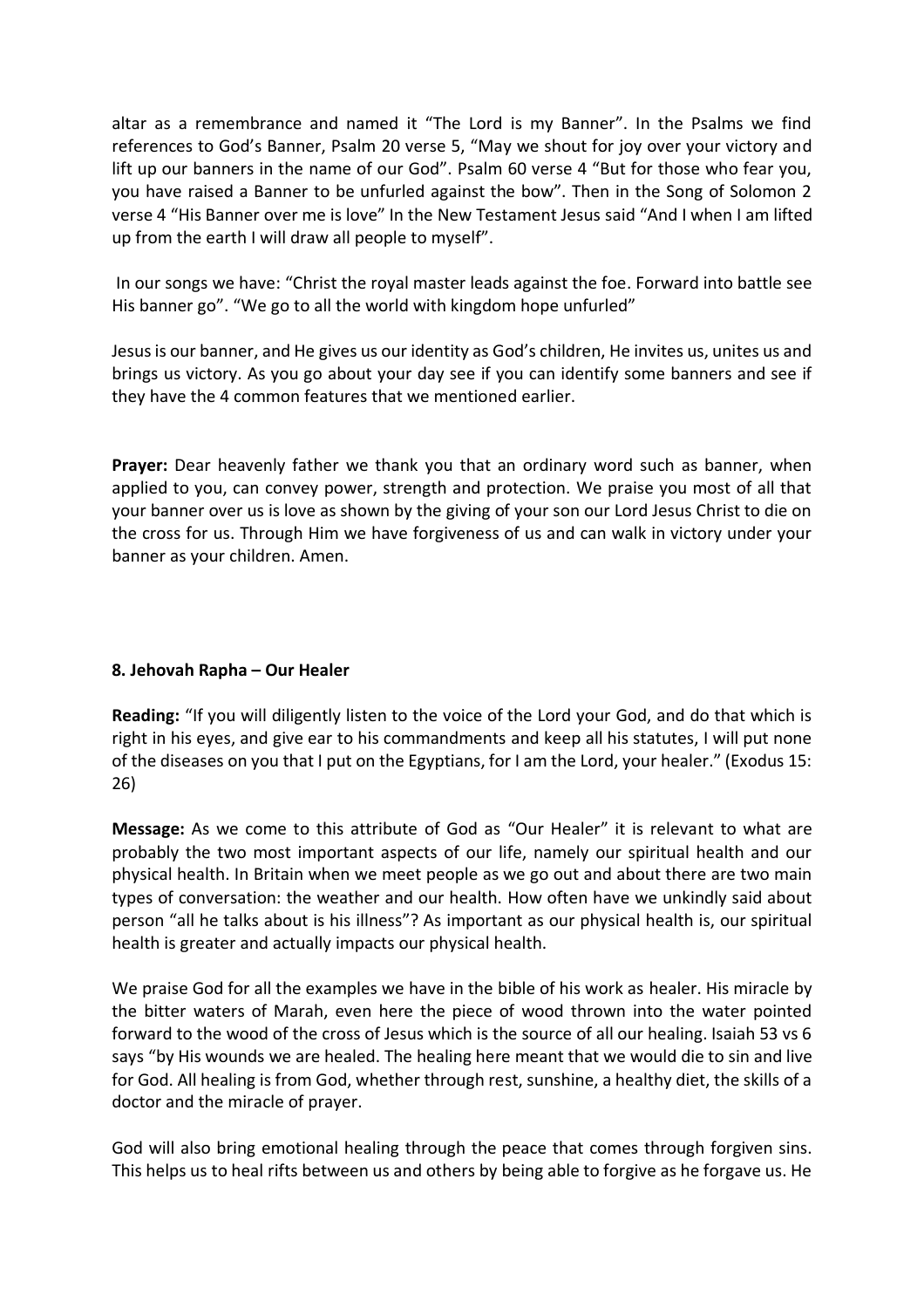gives us a new self-image in Christ, he tells us he loves us just as we are, and we will start believing what he says instead of the negative thoughts we previously had. He often shows us the root of our problems and anxieties and helps us to hand them over to him.

Our current situation with the corona virus has made us very much aware of how fragile life is. So many have gone from a healthy life to struggling to survive and many have sadly passed within a couple of weeks. We thank God that through prayers and the dedicated work of so many front-line staff many people have been healed. However, as a Christian we can have peace, even in the face of death, as we know we will be fully healed when we get to heaven. God uses several ways to assist without healing, in his word we see Jesus demonstrate his healing powers beautifully when on earth he healed every possible affliction that humanity suffers. He did this to show us that he was the only one who could heal us from the root cause of all our troubles – sin. In the midst of our troubles, he says rejoice in the Lord always. He gives us the Holy Spirit to teach and remind us all the promises he has made and gives us God's family to love and to support each other.

**Prayer:** Dear heavenly father, we thank you that you are Jehovah Rapha, our healer and our great physician. We thank you for all the accounts of Jesus' healing miracles and in the Old Testament of your promises to heal when your people repented and turned back to you. Help us to be your workers in this field through prayer and our deep love and caring acts to others. Amen.

# **9. Jehovah Jireh – Our provider**

**Reading:** "And Abraham lifted up his eyes and looked, and behold, behind him was a ram, caught in a thicket by his horns. And Abraham went and took the ram and offered it up as a burnt offering instead of his son. So Abraham called the name of that place, "The Lord will provide"; as it is said to this day, "On the mount of the Lord it shall be provided." (Genesis 22:13-14)

**Message:** Today we look at Jehovah Jireh – The Lord our provider. This attribute is often described as the Lord "who sees" "who sees before" "who sees to it". As his children we have the amazing gift of his providence. One of my favourite welsh hymns is 'Rhagluniaeth fawr y nef" which has now been translated into English by Edmund Tudor Owen and it is called 'Great providence of heaven (both available on YouTube). This hymn really does paint an amazing picture of his providence.

In secular terms when we say "provisions" this usually means shopping, an unexpected gift, a cheque written to pay rent or a new job. We can treat God as a waiter when we think like this, we give him our orders and he provides. However, he does not just give us goods, but he knows each need of our hearts. These meanings do not touch on what God will provide and how he will meet our most profound need of a spiritual and physical life.

In Genesis we have most wonderful example of God's providence when Abraham had been asked by God to sacrifice Issac. Even while they were walking to the place of sacrifice and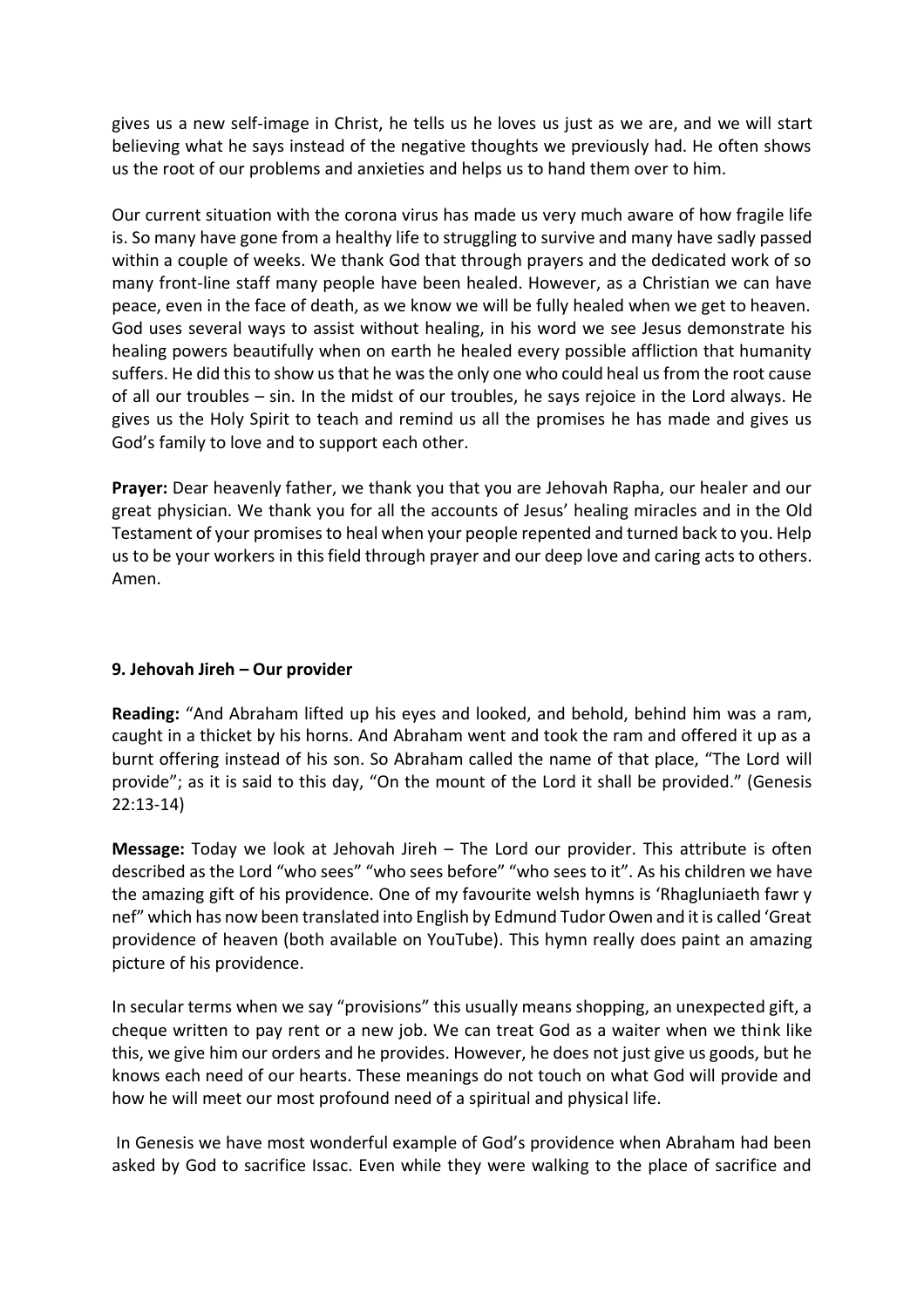gathering the wood God was making sure that the ram would be in the right place when needed. In addition to seeing God's providence, we are also challenged when we read of Abrahams unwavering faith in God's promises. This same God and those same promises are what we have now but how often do we practice the same faith that he had? He even named the place of sacrifice "the Lord will provide".

To provide can also refer to a rescue/ransom or a debit paid, which again points us to the great provision of God in Jesus (John 3:16), when he bore the punishment of all guilty ones so they could go free. Jesus is God's perfect and complete provision, the answer to everyone's deepest question and a fulfilment of their deepest need.

Most of the time however we do think of God as providing for us in terms of jobs, family, friends, church and answered prayers. In Matthew 6 Jesus tells his disciples about his care for even the birds of the air, how he clothes and feeds them, so how much more as our father does he provide us with what is best for his children without hesitation and at the perfect time.

As you go about your day today, as you have your needs, thank God for his provision and your health. Thank him for his creation as you see the beauty of the flowers, trees and hills and hear the song of the birds. Let the provisions that you see point you towards the great provision of Jesus our saviour and never forget God's greatest provision of prayer.

**Prayer:** Dear heavenly father we thank and praise you that you are out great provider. As we think on these truths our hearts overflow with praise at the wonder of your love and care for us. Help us Lord to show this love and care to others through the power of your Holy Spirit within us. Amen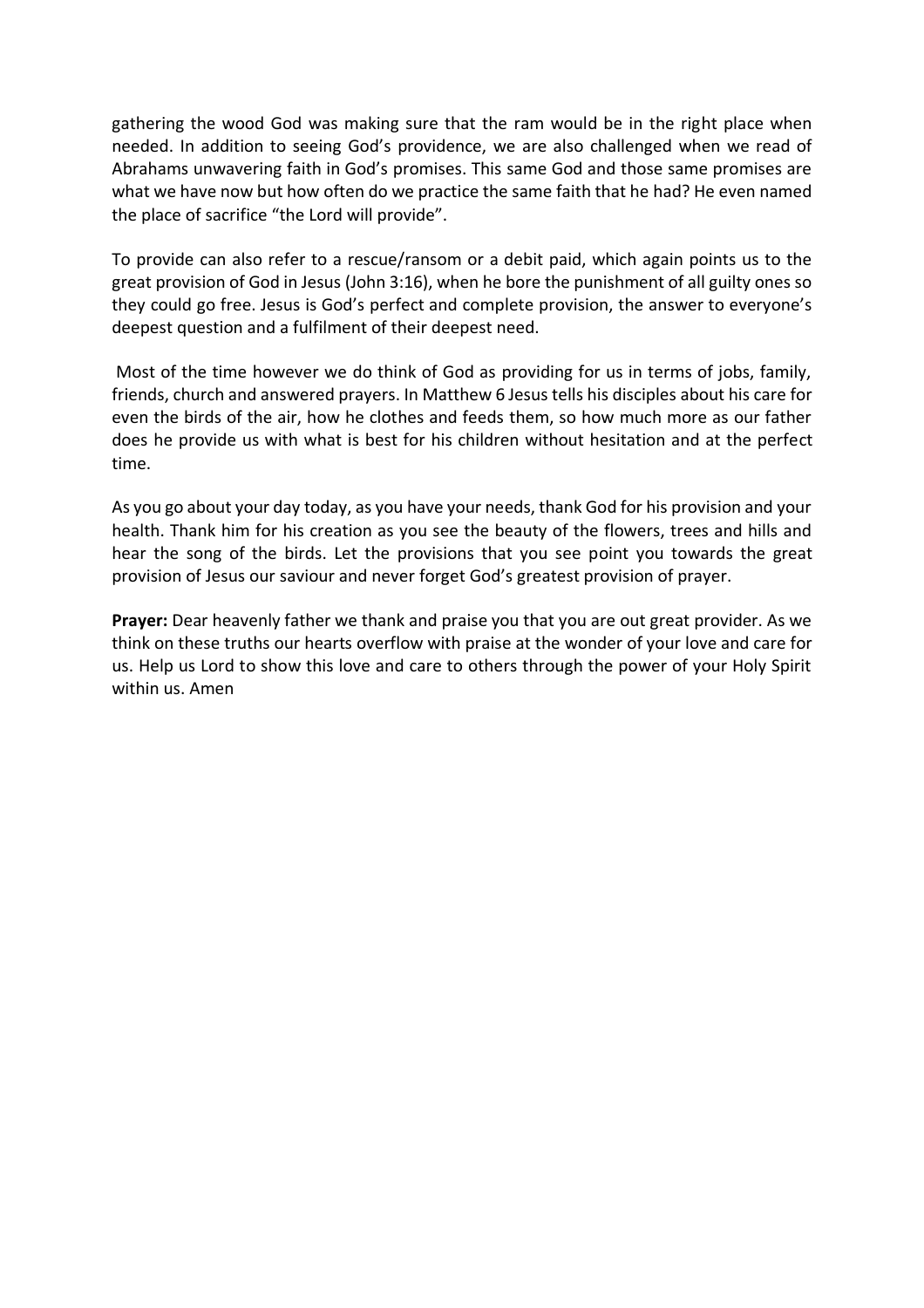### **10. El Shaddai - Almighty God**

**Reading:** "When Abram was ninety-nine years old the Lord appeared to Abram and said to him, "I am God Almighty; walk before me, and be blameless," (Genesis 17:1)

**Message:** As we look again at the wonder of our God his title of El Shaddai has so many has so many shades of meaning. The all sufficient one, the overpowered, the one who nourishes, supplies and satisfies, the God of the mountains, he will do what he purposes to do against all opposition.

The title El Shaddai appears first in Genesis 17 vs 1 when God makes a covenant with Abraham that even at the age of 91 he would be the father of many nations. It is also seen in Genesis 28 vs 3 and 35 vs 11. The name is also found repeatedly in the book of Job. Though Job initially contended with the Almighty, God's display of power wisdom caused him to shut his mouth before the Lord's sovereignty and authority. (Job 42 vs 1-6)

The psalmist wrote that those who contend and plot against God in their wisdom, God would laugh at. God's wisdom and power are so far beyond us we would be foolish to contend with the almighty (psalm 2 vs 4, 37 vs 13).

In Habakkuk chapter 3 vs 16 we read how Habakkuk's heart pounded and his lips quivered as he heard of God's declaration of wrath on the unbelievers. Proverbs 9 vs 10 also reminds us that the fear of the Lord is the beginning of wisdom. Unfortunately, in many of our churches today the judgement, wrath and power of God are unpopular topics.

Thankfully our almighty God is also mighty in love, and justice and mercy go hand in hand. Gods almighty power is shown to us in so many ways, his perfection in creation and how all creation is obedient to his command. We see the wonders he performed in the deliverance of his people through the wilderness. The miracles that Jesus performed, e.g. the water into wine, healing of the leper, raising Lazarus from the dead were all designed to display God's almighty power. Then we see the jewel in the crown of Gods power in the death and resurrection of Jesus, defeating the devil, the world and death.

Whilst we rejoice in the almighty power of God in these examples do, we truly believe that he is almighty in his dealings with us? Do we really believe that Abraham's God is our God? Is the almighty really on your side? (Acts 3 vs 25-26) Should you trust in him? (Psalm 84) If you return to the almighty will he return to you? (Zechariah 1 vs 2-3).

"A sovereign protector I have Unseen yet forever at hand. Unchangeably faithful to save Almighty to rule and command"

**Prayer:** Dear Heavenly Father, we praise and worship you today with fear and trembling at your greatness and our weakness. But we thank you that in your mercy you have dealt with our sinful state and have given us your strength for our weakness. We thank you for your unfailing love and gracious promises. Help us Lord in our everyday lives often with pain, anxiety and fears, to remember nothing is too hard for you and that you are our own personal almighty God. Amen.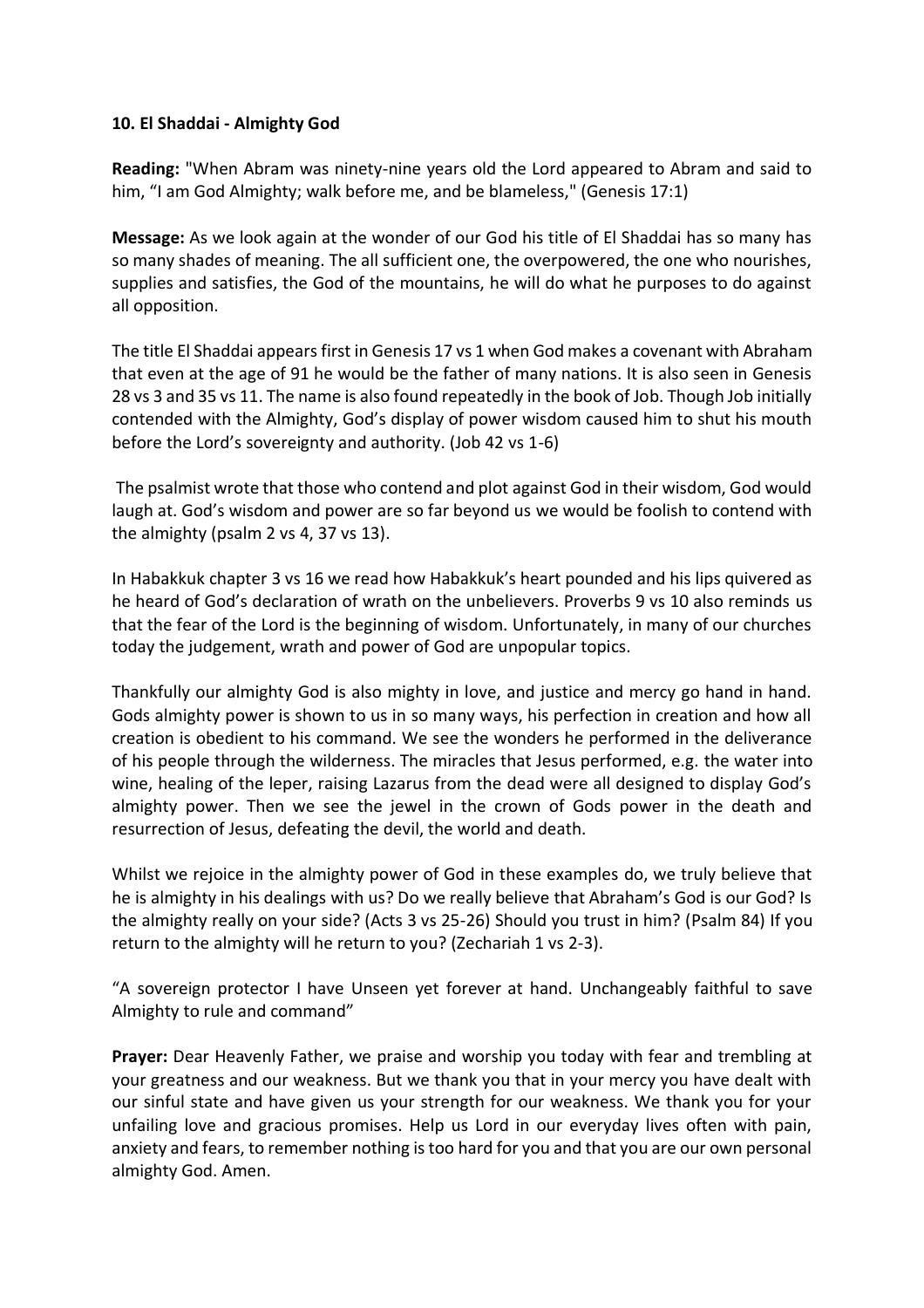### **11. Adonai – Master**

**Reading:** "But Abram said, "O Lord GOD, what will you give me, for I continue childless, and the heir of my house is Eliezer of Damascus?" (Genesis 15:2)

**Message:** This title of God is very similar to Yahweh or Lord but gives us more of a hint about what the Lord's role is in our lives. Adonai means master or lord. People in the Old Testament often used Adonai when addressing humans who were masters or lords over them. David refers to Saul as Adonai when David spared his life by the cave 1 Samuel 24 verse 8. Sarah refers to Abraham as Adonai when she hears that she will have a child. Adonai in a human and sometimes angelic sense appears to be acknowledging a person who has power or leadership over another. Names have important meanings in the Bible.

They carry an origin and purpose of someone's life. The title helps us to acknowledge that God is the master and sovereign of our lives. No human or angelic master can thwart his plan for us; Romans 8 verses 35 to 39. God is not merely "the very great Lord Master "he is my very great Lord Master". It is a personal ongoing and two-sided relationship between master and servant. In biblical times masters had a responsibility to protect, provide for and promote their servants to earned positions of authority. Jewish servants were considered members of their master's household.

Psalm 123 verses 2. Adonai reflects God's sovereignty, omnipotence and authority. It is important that we remember that he has the absolute right to define good and evil and his decree (as found in the Scriptures) is the supreme law. We live in a culture that wishes to throw off all authority and to define for it what is right or wrong. We need to guard against making any compromises or negotiations on these issues. We are often tempted as Christians to live our lives as though Jesus was not the Lord of our lives. When our culture sets our standards, it has become our lord and we have walked away from the authority of God.

It is interesting to look at the different ways the title of master is used in everyday life. Many years ago, a teacher was referred to as "schoolmaster". These days in most schools the head is known as Headmaster. A young boy was addressed as Master, how many of you remember "Happy Families", Mr Bun the baker, Mrs Bun, Master Bun and Miss Bun! We also have the TV series Master Chef. We have master of ceremonies and masterpieces and I'm sure you could think of many more. Many of these imply that they are" the best at" whatever subject they are involved with. People are generally happy to accept this title in these contexts but the idea of master as someone who rules over us has become extremely unpopular.

As we have witnessed recently the association with slavery understandably should be condemned but our culture seems to have gone to the other extreme "no one has the right to tell me what do "The recent virus shows us in stark focus that we are certainly not our own masters. We praise God that we have THE Lord and Master in our Lord Jesus Christ. He is the best in all things and as we have read already, he is totally removed from the image of the slave traders. Only in him do we find ourselves totally loved and cared for. He wants the very best for every one of his children and he died to secure the best, forgiveness of sin, reconciliation to God and eternal life with him.